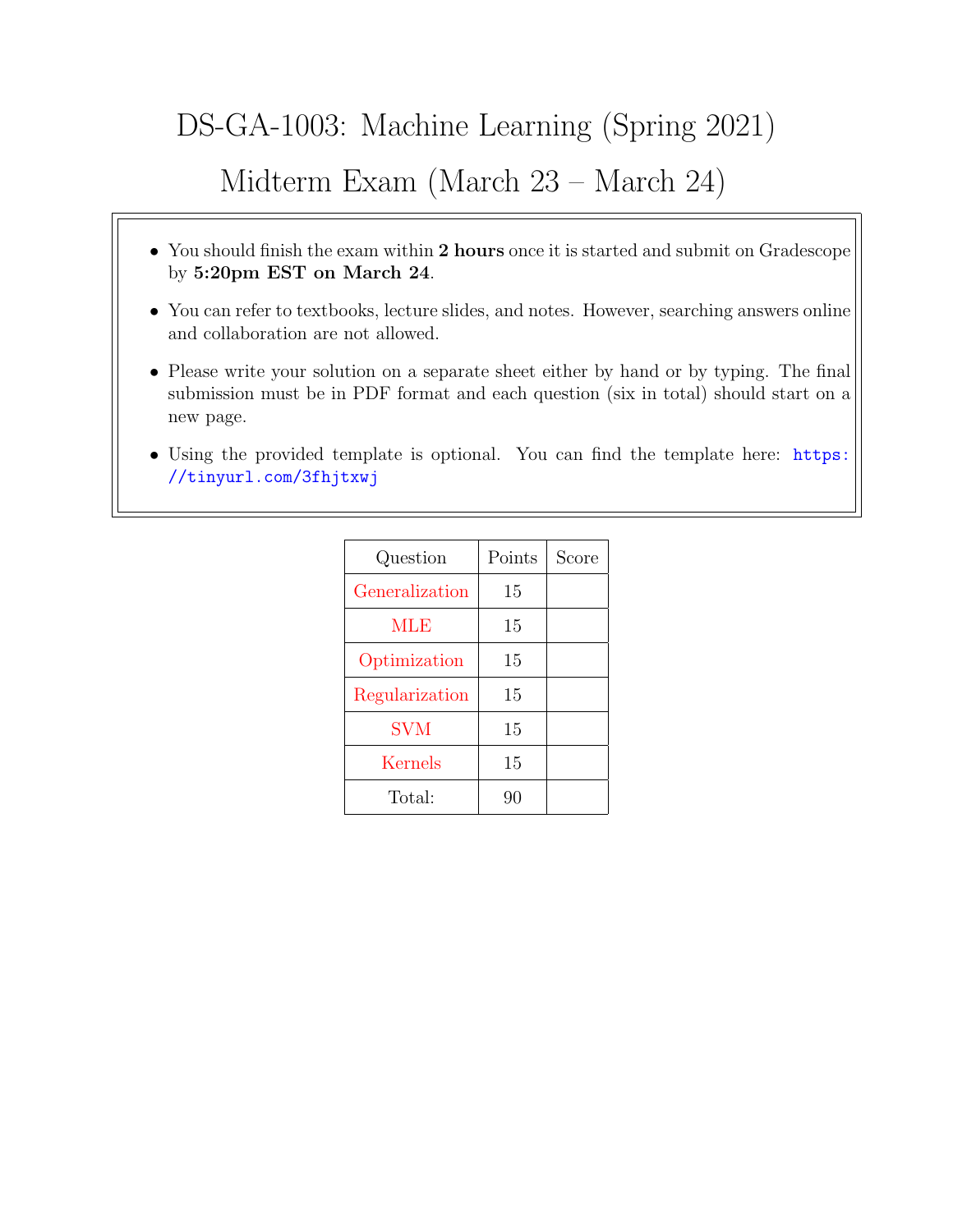- <span id="page-1-0"></span>1. Generalization and risk decomposition. Alice and Bob are trying to build a classifier to predict whether a student will take DS1003 next spring. They have collected data of students who did and did not take DS1003 in the past.
	- (a) (2 points) They first split the data into train, validation, and test sets. In 1–2 sentences, explain the difference between the test set and the validation set.

Solution: The validation set is used for model selection and the test set is used for final evaluation.

- (b) (2 points) After training a linear classifier, they find that both the training error and the validation error are very high. Alice suggests that they try to reduce training error first. To decrease training error, they would want to use
	- A. more training data

## B. less training data

- (c) (2 points) After changing the amount of data, the training error is still quite high. Bob figures that there might be something wrong with the features. To reduce training error, they should use
	- A. more features
	- B. fewer features
- (d) (3 points) After some feature engineering, the training error finally goes down. Encouraged by this result, Bob suggests to use student NetID as a feature. Is this a good idea? Why or why not?

Solution: Using NetID, the model can achieve zero training error by memorizing the label of each student, so it will cause overfitting.

- (e) (1 point) When checking the validation error, they find that it is much higher than the training error. This is a sign of **<u>overfitting</u>**  $\angle$  **poor generalization**.
- (f) (3 points) To reduce the gap between training and validation error, Alice makes the following suggestions. Which one(s) would you agree with if you were Bob? (Select all correct answers)
	- A. Collect more training data
	- B. Add more features
	- C. Add regularization
	- D. Use a non-linear classifier
- (g) (2 points) Finally, Alice and Bob are happy with their classifier and send it to the department head with a reported test accuracy of 90%. If you were the department head, do you expect this classifier to have similar prediction accuracy next spring? Why or why not?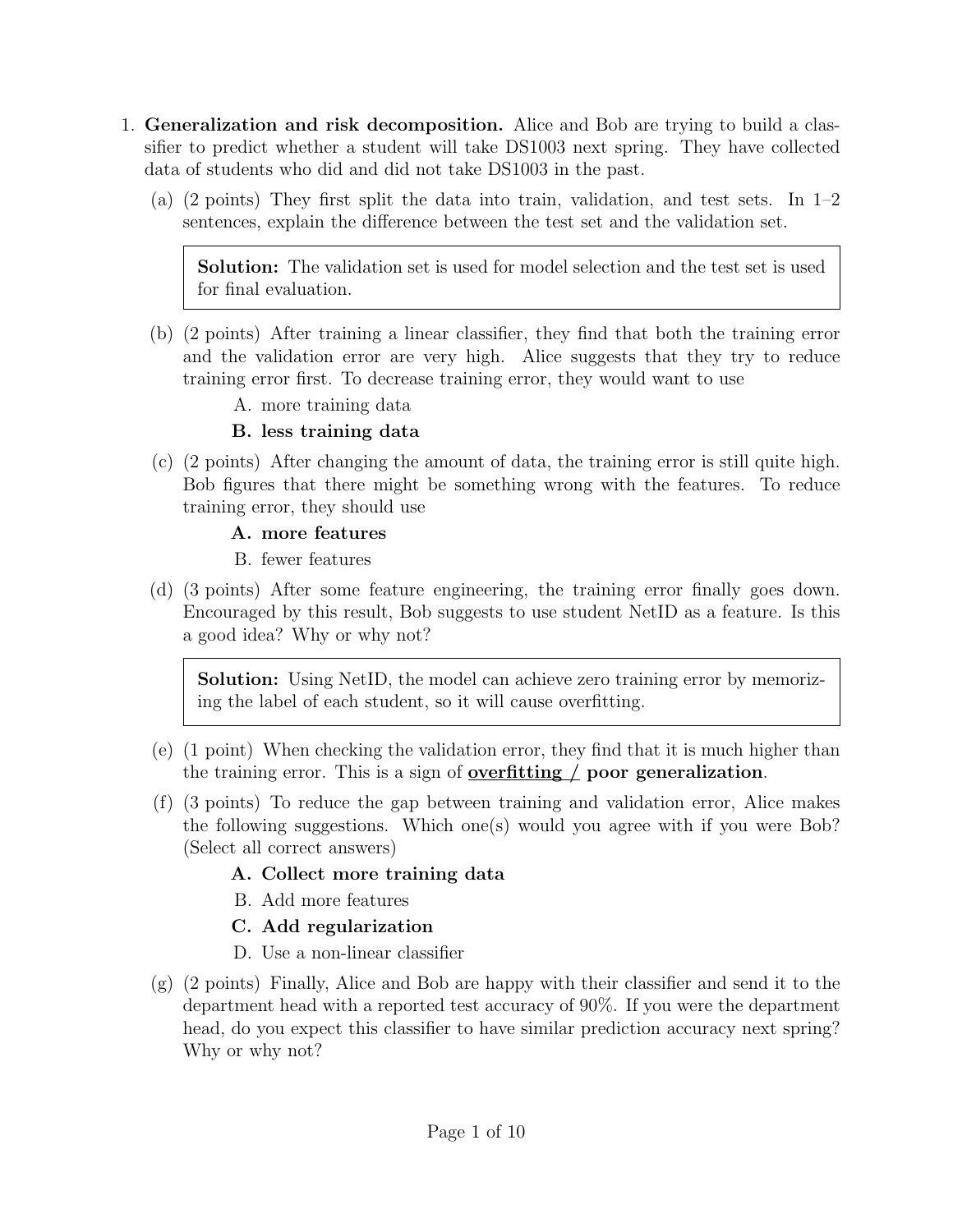Solution: The accuracy is expected to be lower as the cohort next spring will be different from past students. A positive answer is also considered correct if they assume that students won't change too much within one year.

- <span id="page-2-0"></span>2. MLE and probabilistic models. Alice and Bob are still trying to predict who will take DS1003 next spring as in question 1. This time however they would like to estimate the probability of a student to enroll in DS1003. At first, they consider the students to be independent and identical and collect N outcomes  $\mathcal{D} = y_{i}^{N}_{i=1}$  with  $y_i = 1$  if student i took DS1003 and  $y_i = 0$  if not.
	- (a) (2 points) What is an appropriate parametric family of distributions to model the desired probability.
		- A. Gaussian family
		- B. Beta family
		- C. Bernoulli family
		- D. Poisson family
	- (b) (1 point) We call  $\theta \in \Theta$  the parameter of the distribution in the family noted  ${p(y|\theta), \theta \in \Theta}$ . What is the appropriate  $\Theta$ ?

Solution:  $\Theta = [0, 1]$ .

(c) (3 points) Alice and Bob are going to use Maximum Likelihood Estimation to chose a value for  $\theta$ . What is the likelihood of  $\mathcal D$  given  $\theta$  as a function of the  $y_i$  and  $\theta$ ?

Solution:  $p(\mathcal{D}|\theta) = \prod_{i=1}^N \theta^{y_i} (1-\theta)^{1-y_i}$ .

- (d) (1 point) At this point, Alice and Bob think of differentiating between the students using features they collected. We denote by  $x \in \mathbb{R}^d$  the features and the training data set is now  $\mathcal{D} = \{x_i, y_i\}_{i=1}^N$ . They choose a conditional family with a linear predictors parametrized by  $w \in \mathbb{R}^d$  such that under their model  $p(y = 1 | x, w) =$  $f(w^T x)$ . The transfer funcion f must be a mapping from which space to which space?
	- A.  $[0,1] \rightarrow \mathbf{R}$
	- B.  $[0, 1] \rightarrow [0, 1]$
	- C.  $\mathbf{R} \to [0, 1]$
- (e) (3 points) They choose  $f(x) = 1/(1 + e^{-x})$ . Write down the log-likelihood of data set  $\mathcal D$  as a function of  $w, x_i$ s and  $y_i$ s.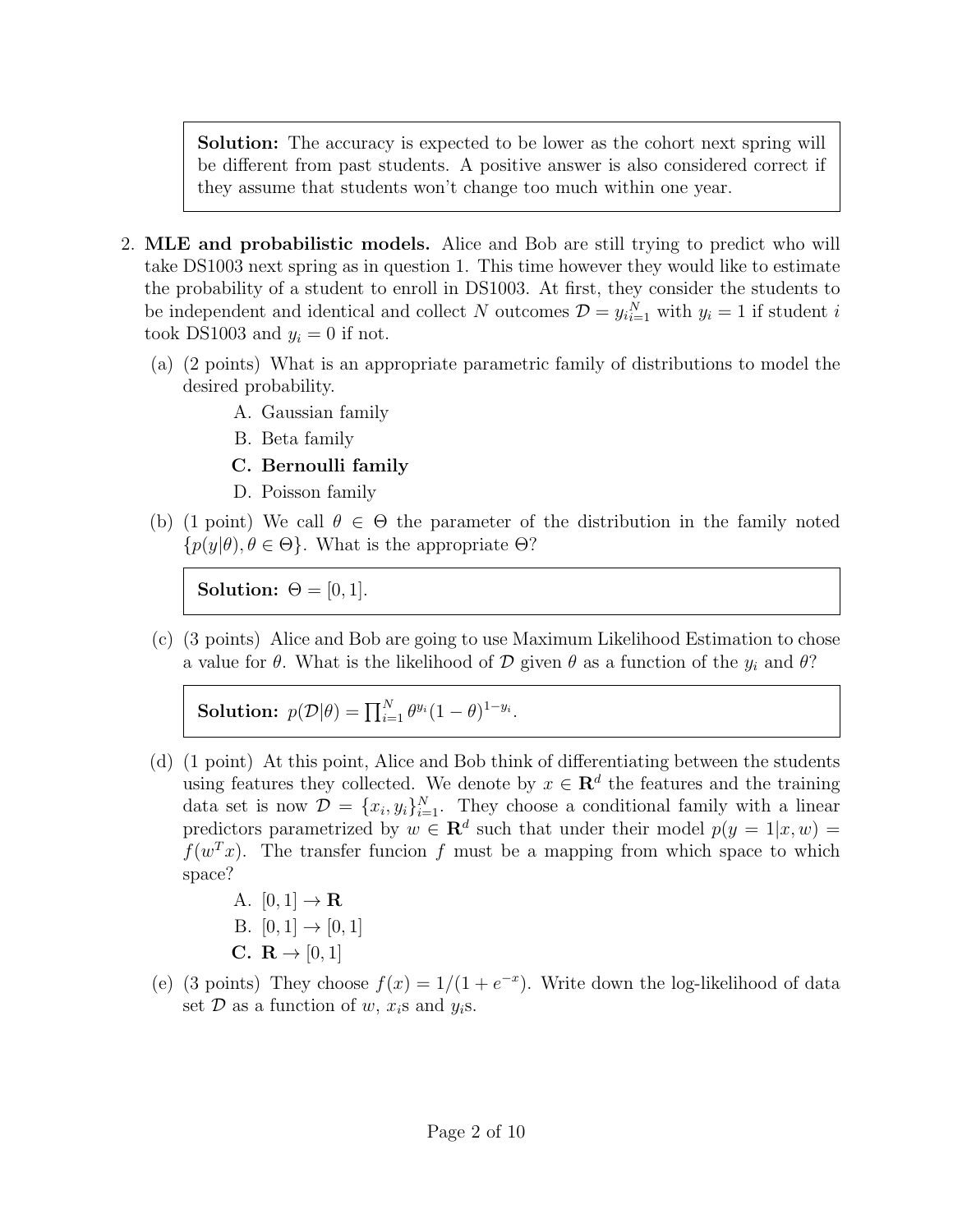Solution:  $p(\mathcal{D}|w) = \prod_{i=1}^{N} f(w^T x_i)^{y_i} (1 - f(w^T x_i))^{1 - y_i}$  $\log p(\mathcal{D}|w) = -\sum_{i=1}^{N} y_i \log(1 + e^{-w^T x_i}) + (1 - y_i) \log(1 + e^{w^T x_i}).$ 

(f) (3 points) What is the optimization problem to solve to get a  $\hat{w}$  by maximum likelihood estimation and which method would you use to solve it? (Write the optimization problem in terms of  $\hat{w} = \arg \max \dots$ w

**Solution:**  $\hat{w} = \arg \max$ w  $-\sum_{i=1}^{N} y_i \log(1 + e^{-w^T x_i}) + (1 - y_i) \log(1 + e^{w^T x_i})$ There is no closed form a prior, we can use gradient descent optimization.

(g) (2 points) Alice and Bob have access to a test and validation set on top of the training data they used so far. They decide to finally test different possible transfer functions  $f_1$ ,  $f_2$  and  $f_3$  and obtain by maximum likelihood corresponding  $\hat{w}_1, \hat{w}_2$ and  $\hat{w}_3$ . They compute the likelihood of the different sets for the different models they obtained and collect the result in an array:

|                       | training set | validation set | testing set |
|-----------------------|--------------|----------------|-------------|
| $\hat{w}_1$           | 0.55         | 0.45           | 0.43        |
| $\hat{w}_2$<br>$t_2,$ | $\rm 0.57$   | 0.43           | 0.43        |
| $f_3, \hat{w}_3$      | $0.56\,$     | () 42          | 9.45        |

Which model would you choose and why?

Solution: model 1 since it has the maximum likelihood on the validation set.

<span id="page-3-0"></span>3. Loss functions and optimization. Your boss asks you to build a classifier to detect fake news on COVID-19. You decide to use a linear classifier for simplicity:

$$
f(x) = \begin{cases} 1 & \text{if } w \cdot \varphi(x) \ge 0 \\ -1 & \text{otherwise} \end{cases}
$$

where  $\varphi$  is the feature map and  $w \in \mathbb{R}^d$  is the parameter. We denote the label by  $y \in \{-1, +1\}$ . A positive prediction  $(+1)$  means x is fake news.

- (a) You will use the familiar ERM objective and SGD to learn the parameter w. For each of the following loss functions, explain whether it is suitable for the classification task and the learning framework. If yes, write down the (sub)gradient for a single example.
	- i. (2 points)

$$
\ell(x, y, w) = \mathbb{I}[(\varphi(x) \cdot w)y \le 0],
$$

where  $\mathbb{I}(\cdot)$  is the indicator function.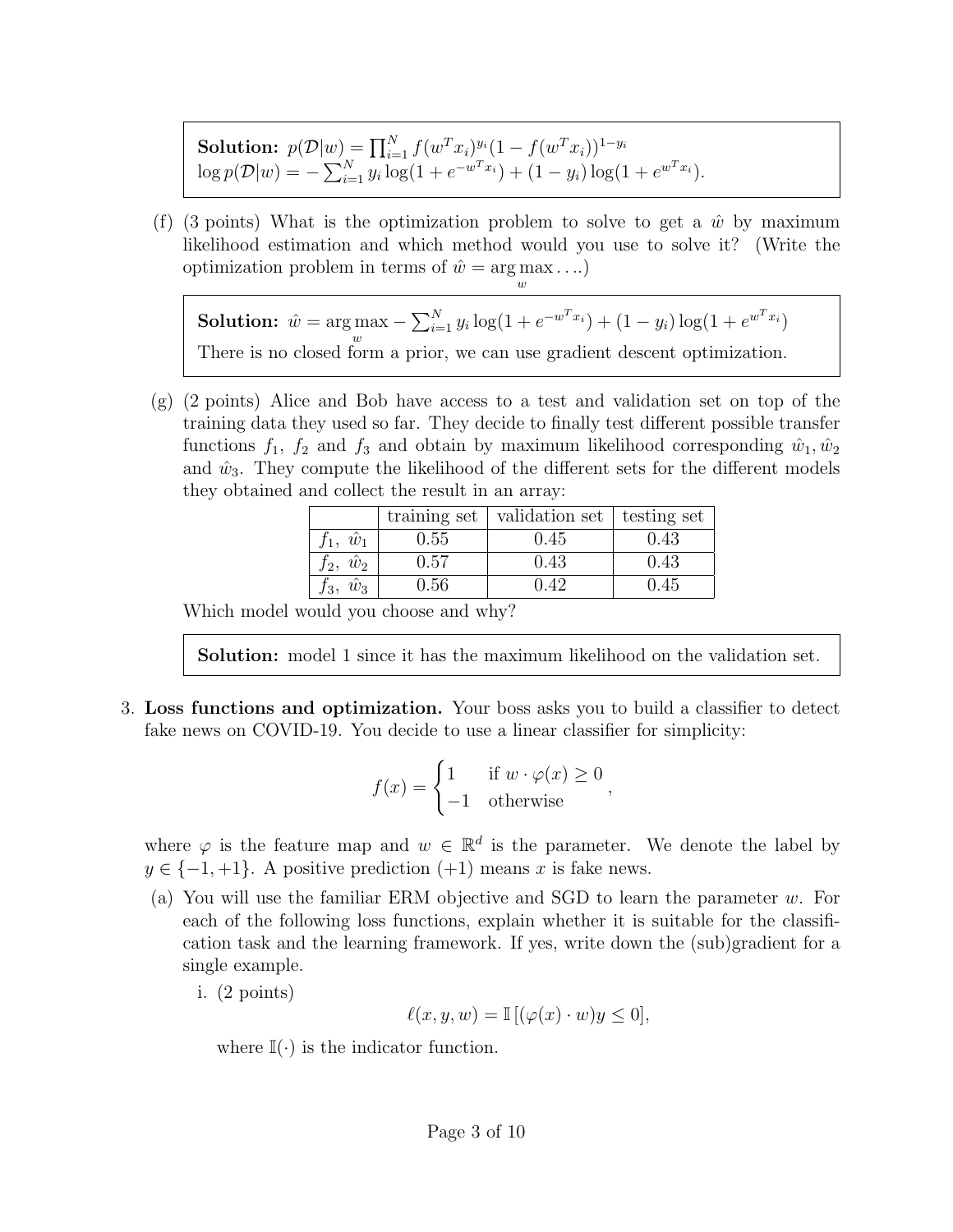Solution: No. (Sub)gradient is zero everywhere.

ii. (2 points)

$$
\ell(x, y, w) = \min((\varphi(x) \cdot w)y, 0)
$$

Solution: No. Loss decreases when prediction is more incorrect (small margin).

iii. (2 points)

$$
\ell(x, y, w) = 1 - (\varphi(x) \cdot w)y
$$

**Solution:** No. Optimal  $w$  is either zero or does not exist.

iv. (2 points)

$$
\ell(x, y, w) = \begin{cases}\n1 - 2(\varphi(x) \cdot w)y & \text{if } (\varphi(x) \cdot w)y \le 0 \\
(1 - (\varphi(x) \cdot w)y)^2 & \text{if } 0 \le (\varphi(x) \cdot w)y \le 1 \\
0 & \text{otherwise}\n\end{cases}
$$

Solution: Yes.  
\n
$$
\nabla_w \ell(x, y, w) = \begin{cases}\n-2y\varphi(x) & \text{if } (\varphi(x) \cdot w)y \le 0 \\
-2y(1 - (\varphi(x) \cdot w)y)\varphi(x) & \text{if } 0 \le (\varphi(x) \cdot w)y \le 1 \\
0 & \text{otherwise}\n\end{cases}
$$

(b) (2 points) You recall from DS1003 that hinge loss is commonly used for classification tasks:

$$
\ell(x, y, w) = \max(1 - (\varphi(x) \cdot w)y, 0),
$$

and decide to give it a try. After several SGD epochs, you find that the average hinge loss of the training examples is 0.2. Your boss does not know hinge loss though and asks about the accuracy. What can you say about the training accuracy? Your answer should be one sentence.

Solution: The training accuracy is at least 0.8 because hinge loss is an upper bound of the 0-1 loss.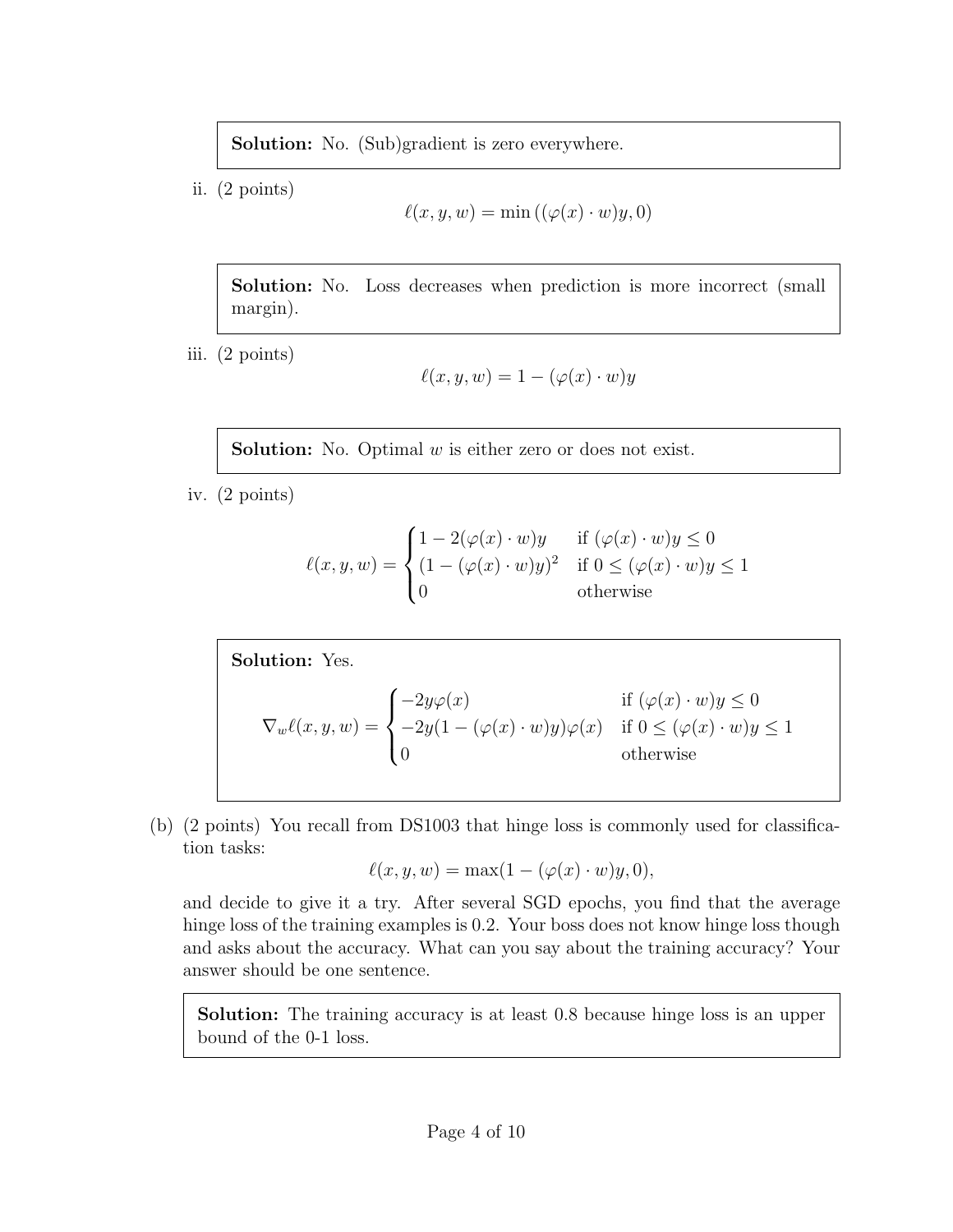(c) (2 points) You soon realized that there are ten times more real news (negative examples) than fake news (positive examples) in your dataset because it is expensive to have fake news annotated. In this case, is a high accuracy meaningful? Why or why not?

Solution: No. It is easy to get high accuracy (e.g. 90%) by predicting all examples as real news.

(d) (3 points) Your next job is to design a new loss function such the loss is zero if the margin  $(y\varphi(x) \cdot w)$  is larger than 1, and the loss of a positive example is 10 times the loss of a negative example given the same margin because you do not want to miss any fake news! Write down your loss function  $\ell(x, y, w)$  and its gradient  $\nabla_w \ell(x, y, w)$ .

Solution:

$$
\ell(x, y, w) = \begin{cases} 10 \max(1 - y\varphi(x) \cdot w, 0) & \text{if } y = 1 \\ \max(1 - y\varphi(x) \cdot w, 0) & \text{if } y = -1 \end{cases}
$$

Solution:

$$
\nabla_w \ell(x, y, w) = \begin{cases} 0 & \text{if } y \varphi(x) \cdot w - 1 \ge 0 \\ -10\varphi(x) & \text{if } y = 1 \text{ and } y \varphi(x) \cdot w - 1 < 0 \\ \varphi(x) & \text{if } y = -1 \text{ and } y \varphi(x) \cdot w - 1 < 0 \end{cases}
$$

<span id="page-5-0"></span>4. Regularization. Recall that if we consider the perceptron algorithm as SGD using a certain loss function, we can define the perceptron loss:

$$
\ell(x, y, w) = \max(-yw^T x, 0) ,
$$

and the hypothesis space is given by

$$
\mathcal{H} = \{ f \mid f(x) = w^T x, w \in \mathbb{R}^d \} .
$$

(a) (3 points) Given linearly separable data, does the perceptron algorithm find a unique solution  $w^*$ ? Why or why not?

Solution: No. The solution depends on the order of the examples.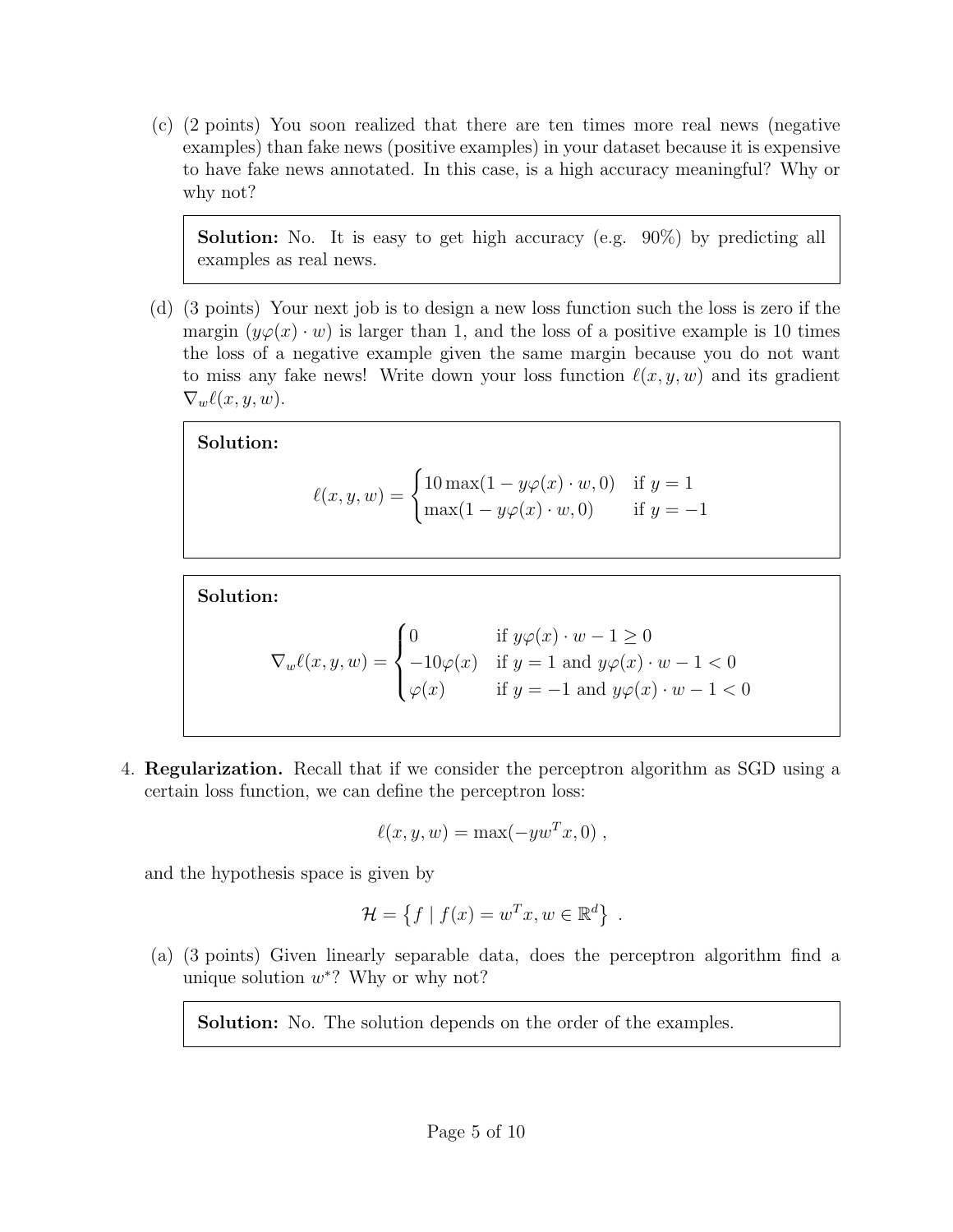(b) (3 points) Now consider minimizing the ERM objective using the perceptron loss with L<sub>2</sub> regularization:

$$
J(w) = \sum_{i=1}^{n} \max(-y_i w^T x_i, 0) + c ||w||_2^2
$$

Is the solution unique?

#### Solution: Yes.

(c) (3 points) Give a solution w that achieves the minimum  $J(w)$  but cannot separate the training data.

Solution: The zero vector.

(d) (3 points) To avoid the degenerate solution in the previous question, let's add a constraint  $||w||_2^2 \ge 1$ . Write the Lagrangian for the problem of minimizing  $J(w)$  subject to the constraint and specify which variable(s) is the lagrangian multiplier(s). (You can use  $J(w)$  in the expression)

Solution:

$$
L(w, \lambda) = J(w) + \lambda(1 - ||w||_2^2)
$$

(e) (3 points) Is the new constraint minimization problem convex? Why or why not? Recall that convex problems must have convex objective and convex feasible set.

**Solution:** No.  $\{w \mid ||w||_2^2 \ge 1\}$  is not a convex set.

#### <span id="page-6-0"></span>5. Support Vector Machines.

(a) (3 points) Recall that the SVM objective is equivalent to minimizing the average hinge loss with L2 regularization. What if we minimize the hinge loss without regularization? Explain why the solution is not unique without regularization. (You can assume the data is linearly separable.)

**Solution:** Given  $w^*$  that achieves zero training error, we can arbitrarily scale it without changing the total loss.

(b) Recall the hard-margin SVM objective:

minimize 1 2  $||w||_2^2$ s.t.  $y_i(w^T x_i + b) \geq 1 \,\forall i$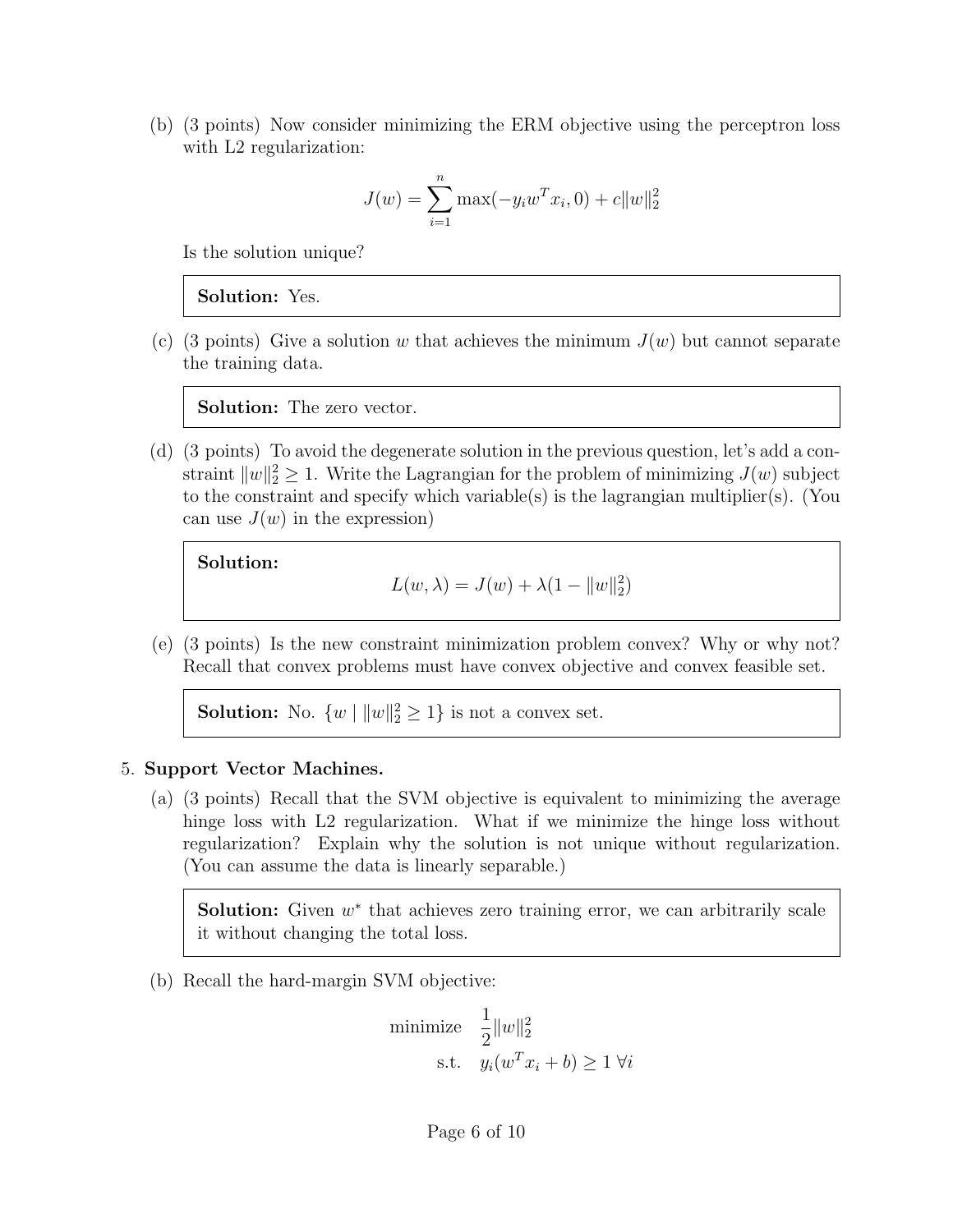The constraints says that the (functional) margin of each example is at least 1. If we change the constraint to require the margin to be at least  $c$  ( $c > 0$ ), i.e. solving

minimize 
$$
\frac{1}{2} ||w||_2^2
$$
  
s.t.  $y_i(w^T x_i + b) \ge c \forall i$ 

i. (3 points) Would it change the separating hyperplane? Why or why not?

**Solution:** No. It would only scale  $w$  and  $b$ .

ii. (3 points) Let  $w^*$  be the solution of the original hard-margin SVM, and  $w'$  be the solution of the modified problem with margin at least c. Write an expression of  $w'$  using  $w^*$ .

Solution:  $w' = cw^*$ 

(c) Consider the following dataset:

O O O O



where circles are positive examples and crosses are negative examples.

i. (2 points) Draw the decision boundary given by a linear (hard-margin) SVM trained on this dataset, and circle the support vectors.



ii. (2 points) Now add a single example to the training set such that all examples would be support vectors.



(d) (2 points) Given your observation in the previous question, explain why soft-margin SVM may be preferred even if the data is linearly separable.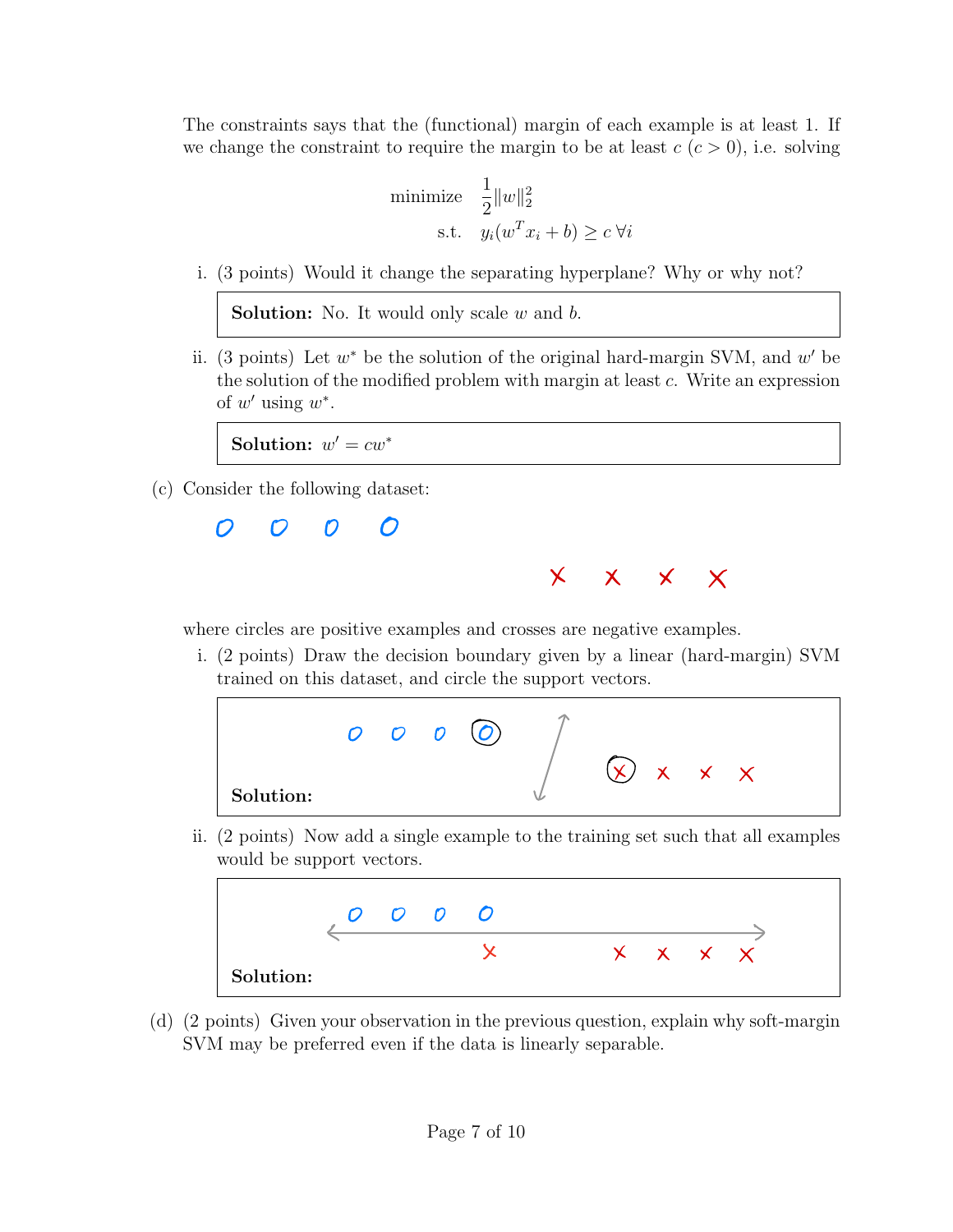## Solution: Robust to outliers.

<span id="page-8-0"></span>6. Kernels. Consider the following dataset:



Each point is an example in  $\mathbb{R}^2$ , i.e.  $x = (x_1, x_2)$ . Circles are positive examples and crosses are negative examples.

(a) (3 points) What's the maximum training accuracy we can achieve on this dataset if we use a linear classifier?

Solution: 75%

(b) (3 points) Add a single feature to make the dataset linearly separable.

**Solution:** There are many answers, e.g.  $(x_1 - x_2)^2$ .

- (c) (3 points) Suppose we are going to use SVM to solve the binary classification problem. Which of the following kernel(s) can separate the data? (Select all correct answers)
	- A. linear kernel
	- B. polynomial kernel with degree 3
	- C. Gaussian kernel
- (d) Now consider the general setting where  $x \in \mathbb{R}^p$  and we have *n* training examples. Suppose we learn a SVM with quadratic kernel and find that there are m support vectors.
	- i. (1 point) At inference time, what is the computation cost to make a single prediction using the primal solution? Express your answer in  $m, n, p$  using the big-O notation.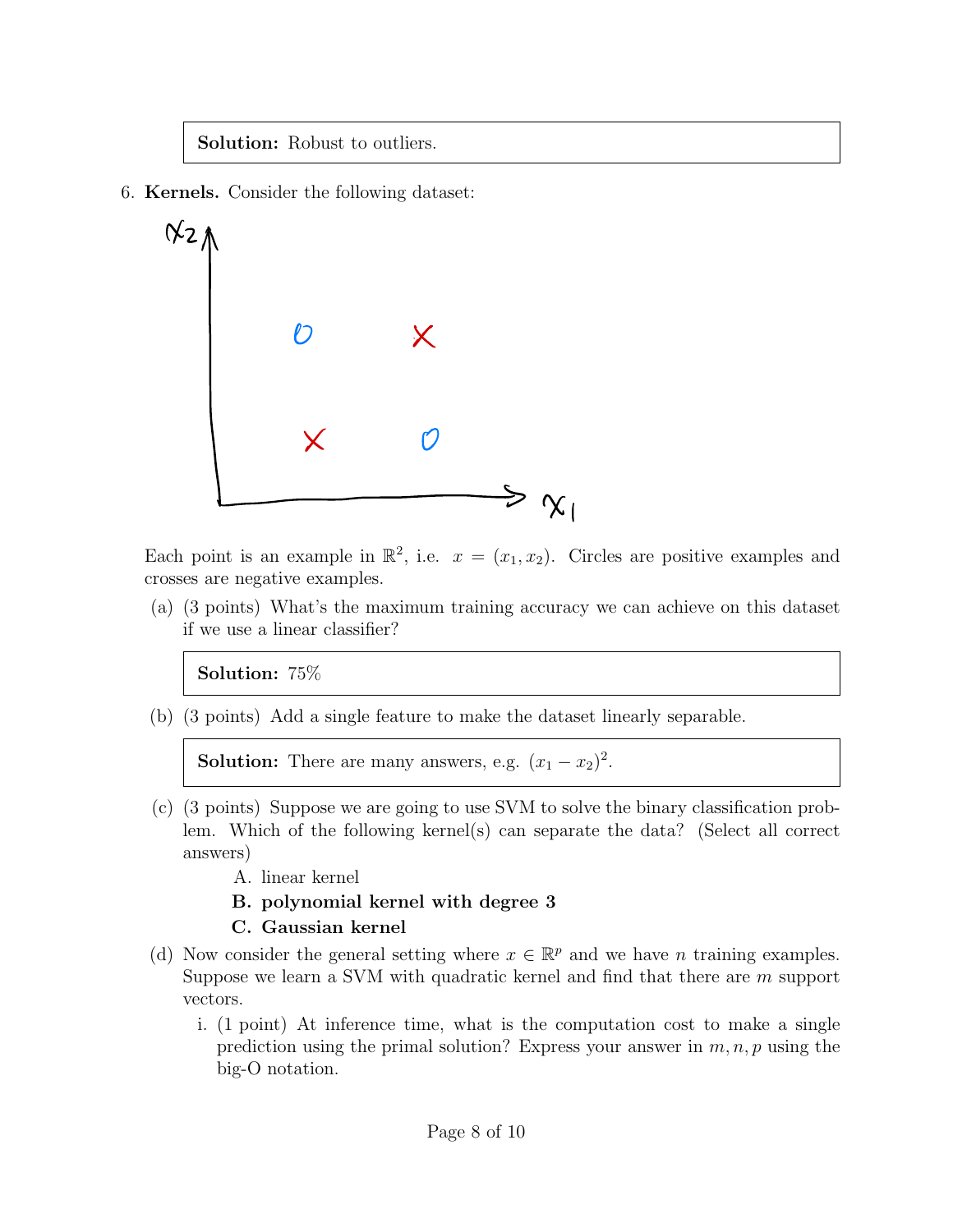Solution:  $O(p^2)$ 

ii. (1 point) What if we use the dual solution (i.e. use the kernel trick)?

Solution:  $O(mp)$ 

iii. (1 point) Given your above answers, when do we want to use the dual solution for prediction?

Solution:  $m < p$ 

- (e) (3 points) For which of the following model(s)/algorithm(s) can we use the kernel trick? (Select all correct answers)
	- A. Perceptron
	- B. Logistic regression with L2 regularization
	- C. Lasso regression
	- D. k-nearest neighbor